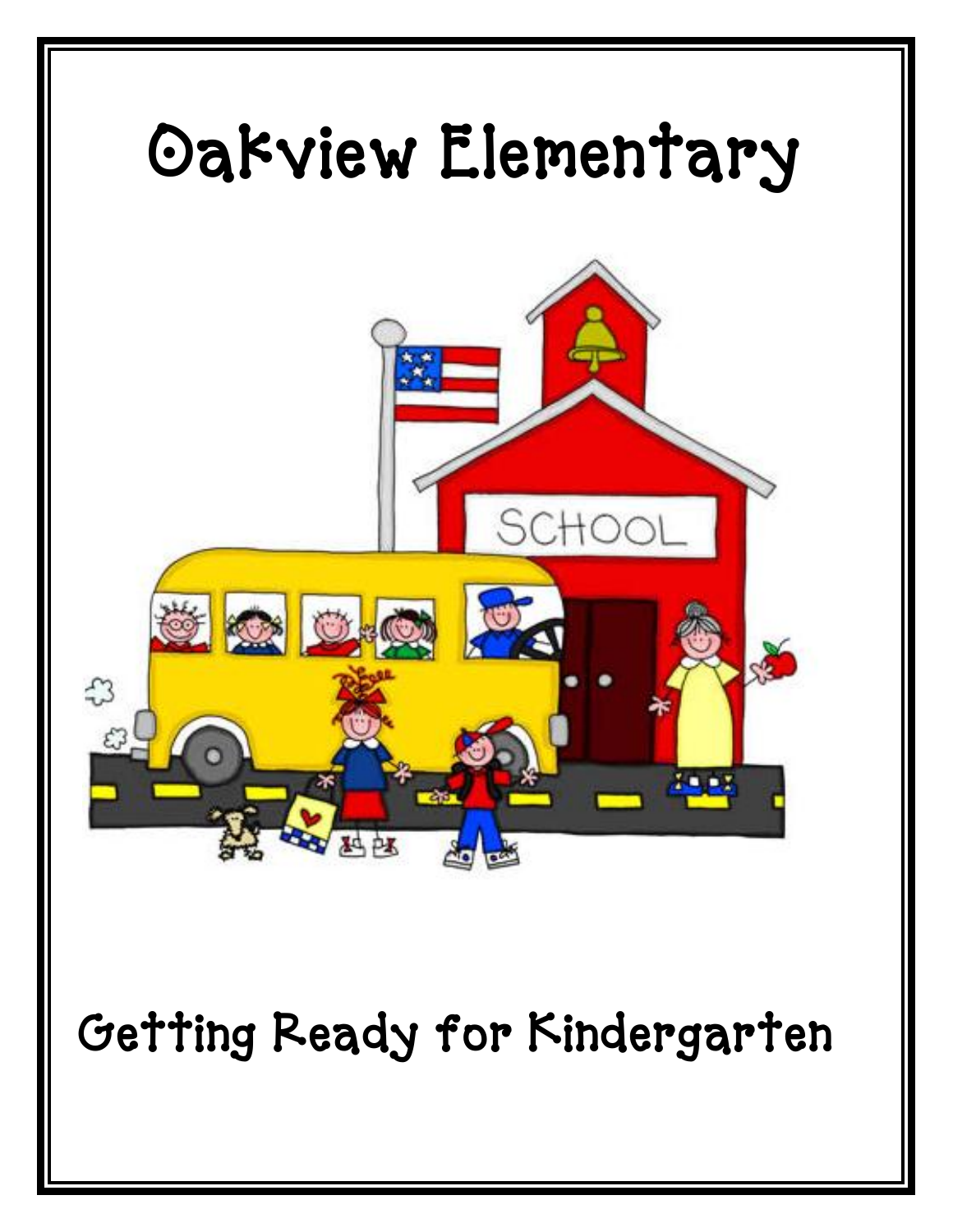## What Can Parents Do at Home?



Students begin school with different degrees of readiness.

Children also become excited about starting school when their parents show excitement about this big step. As your child gets ready to enter kindergarten, talk to him about school. Talk about the exciting things that he will do in kindergarten, such as making art projects, singing and playing games. Be enthusiastic as you describe all the important things that he will learn from his teacher—how to read, how to how to count and how to measure and weigh things Give your child opportunities at home to begin to develop the following positive qualities.

- **Confidence:** Children must feel good about themselves and believe they can succeed. Confident children are willing to attempt new tasks – and try again if they don't succeed the first time.
- **Independence:** Children must learn to do things for themselves.
- **Motivation:** Children must want to learn.
- **Curiosity:** Children are naturally curios and must remain so to get the most out of learning opportunities
- **Persistence:** Children must learn to finish what they start.
- **Cooperation:** Children must be able to get along with others and learn to share and take turns.
- **Self-control:** Children must learn that there are good and bad ways to express anger. They must understand that some behaviors, such as hitting and biting, are not acceptable.
- Empathy: Children must have an interest in others and understand how others feel.

#### **Here are some things that you can do to help your child develop these qualities.**

- **Children who feel loved are more likely to be confident**. Your child must believe that, no matter what, someone will look out for him.
- **Set a good example**. Children imitate what they see others do and what they hear others say. When you exercise and eat nourishing food, your child is more likely to do so as well. When you treat others with respect, your child probably will, too. If you share things with others, your child also will learn to be thoughtful of others' feelings.
- **Provide opportunities for repetition**. It takes practice for a child to crawl, pronounce new words or drink from a cup. Your child doesn't get bored when she repeats things. Instead, by repeating things until she learns them, your child builds the confidence she needs to try new things.
- **Use appropriate discipline**. All children need to have limits set for them. Children whose parents give them firm but loving discipline generally develop better social skills and do better in school than do children whose parents set too few or too many limits.
- **Let your child do many things by herself**. Young children need to be watched closely. However, they learn to be independent and to develop confidence by doing tasks such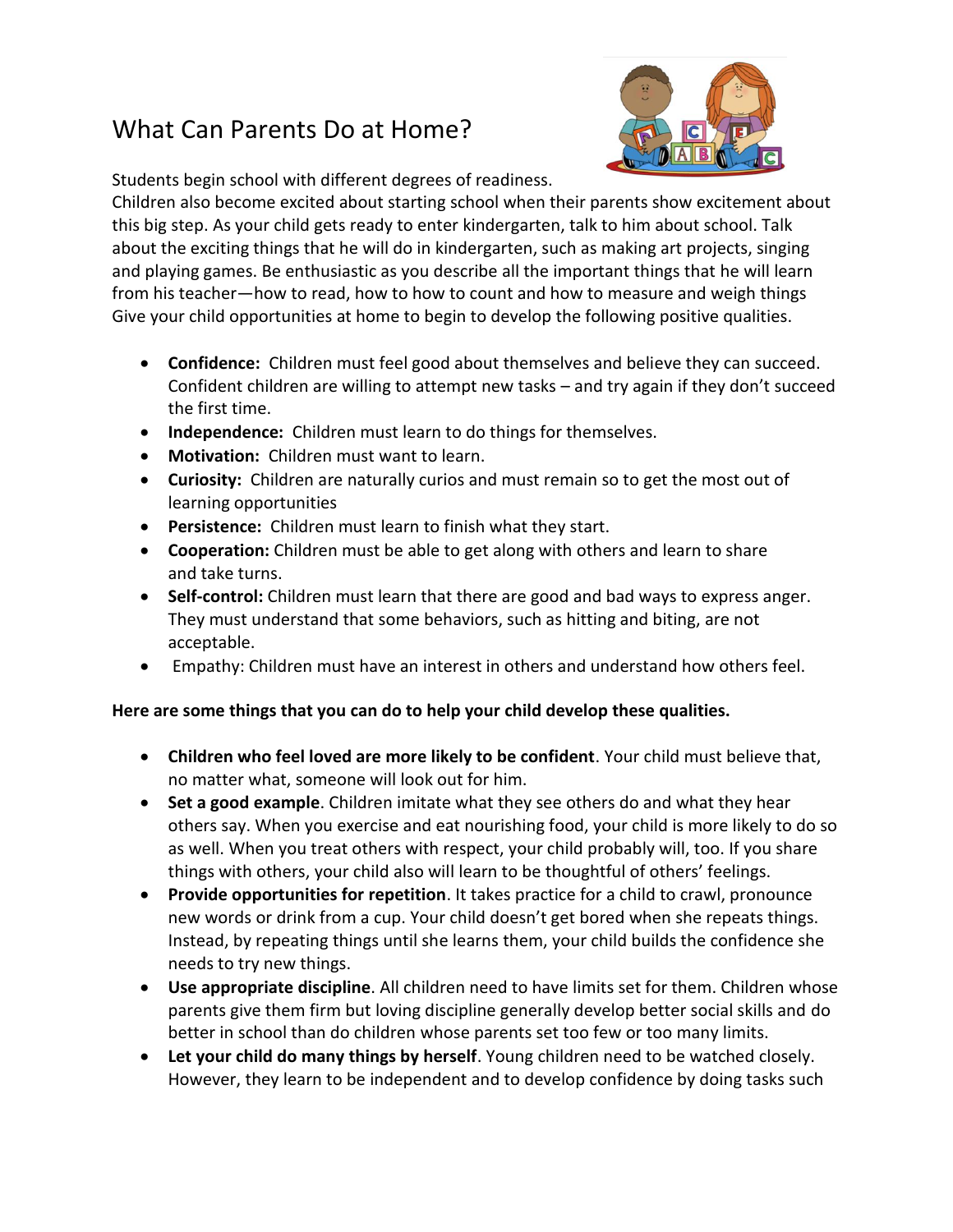as dressing themselves and putting their toys away. It's important to let your child make choices, rather than deciding everything for her.

 **Encourage your child to play with other children and to be with adults who are not family members.** Preschoolers need social opportunities to learn to see the point of view of others. Young children are more likely to get along with teachers and classmates if they have had experiences with different adults and children.

# Language and General Knowledge

Children can develop language skills only if they have many opportunities to talk, listen and use language to solve problems and learn about the world. Long before your child enters school, you can do many things to help her develop language. You can:

- **Give your child opportunities to play.** Play is how children learn. It is the natural way for them to explore, to become creative, to learn to make up and tell stories and to develop social skills. Play also helps children learn to solve problems—for example, if her wagon tips over, a child must figure out how to get it upright again. When they stack up blocks, children learn about colors, numbers, geometry, shapes and balance. Playing with others helps children learn how to negotiate.
- **Support and guide your child as she learns a new activity**. Parents can help children learn how to do new things by "scaffolding," or guiding their efforts. For example, as you and your toddler put together a puzzle, you might point to a piece and say, "I think this is the piece we need for this space. Why don't you try it?" Then have the child pick up the piece and place it correctly. As the child becomes more aware of how the pieces fit into the puzzle, you can gradually withdraw your support.
- **Talk to your child, beginning at birth**. Your baby needs to hear your voice. Voices from a television or radio can't take the place of your voice, because they don't respond to your baby's coos and babbles. The more you talk to your baby, the more he will learn and the more he will have to talk about as he gets older.
- **Listen to your child**. Children have their own special thoughts and feelings, joys and sorrows, hopes and fears. As your child's language skills develop, encourage her to talk about her thoughts and feelings. Listening is the best way to learn what's on her mind and to discover what she knows and doesn't know and how she thinks and learns. It also shows your child that her feelings and thoughts are valuable.
- **Ask your child questions**, particularly questions that require him to give more than a "yes" or "no" response. If, as you walk with your toddler in a park, he stops to pick up leaves, you might point out how the leaves are the same and how they are different. With an older child, you might ask, "What else grows on trees?"
- **Answer your child's questions.** Asking questions is a good way for your child to learn to compare and to classify things—different kinds of dogs, different foods and so forth. Answer your child's questions thoughtfully and, whenever possible, encourage her to answer her own questions. If you don't know the answer to a question, say so.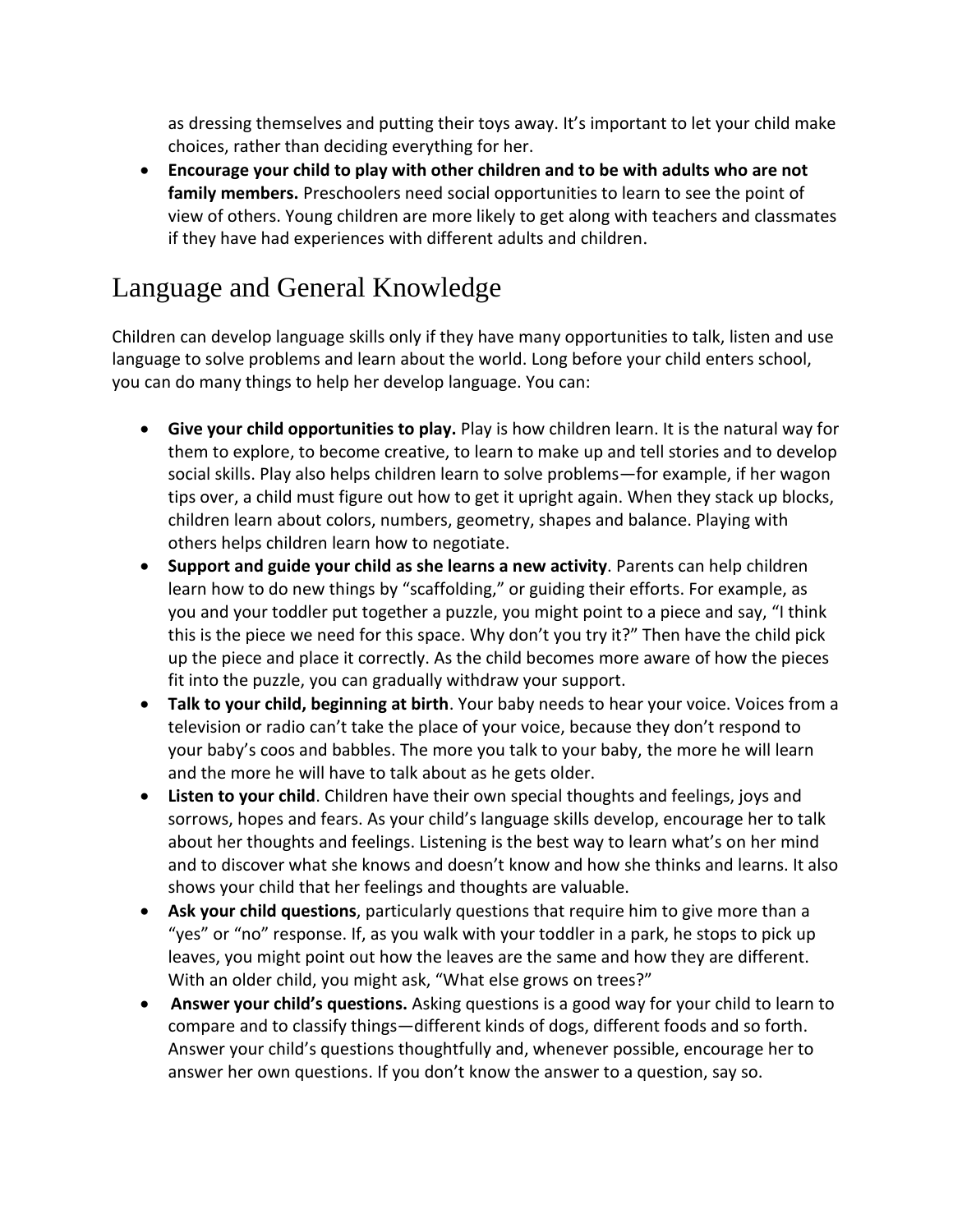- **Read aloud to your child every day**. **The single most important activity for building the knowledge for success in reading is reading aloud to children.** Talk to your child about the meaning of stories. Help them to look for details in pictures. Have them retell the story in their own words.
- **Be aware of your child's television viewing**. Good television programs can introduce children to new worlds and promote learning, but poor programs or too much TV watching can be harmful. It's up to you to decide how much TV and what kinds of shows your child should watch.
- **Be realistic about your child's abilities and interests**. Set high standards and encourage your child to try new things. Children who aren't challenged become bored. But children who are pushed along too quickly or who are asked to do things that don't interest them can become frustrated and unhappy.
- **Provide opportunities for your child to do and see new things.** The more varied the experiences that she has, the more she will learn about the world. No matter where you live, your community can provide new experiences. Go for walks in your neighborhood or go places on the bus. Visit museums, libraries, zoos and other places of interest
- **Sing or recite nursery rhymes, songs or finger-plays.** Rhyming helps children start to pay attention to the sounds I words which is an important first step in learning to read. Read nursery rhymes to your child. Stop before a rhyming word and encourage the child to fill in the blank.

#### **Helping with Letter Identification**

- $\checkmark$  Ask your child to name letters in traffic or store signs
- $\checkmark$  Count the letter "d" in McDonalds
- $\checkmark$  Use magnetic letters on the refrigerator
- $\checkmark$  Write letters with chalk, paint, sand etc.
- $\checkmark$  Read and discuss alphabet books with your child
- $\checkmark$  Find letters in magazines, newspapers, etc.
- $\checkmark$  Circle letters in old newspapers etc.
- $\checkmark$  Locate letters on cereal boxes, food labels
- $\checkmark$  Help your child notice all the print around

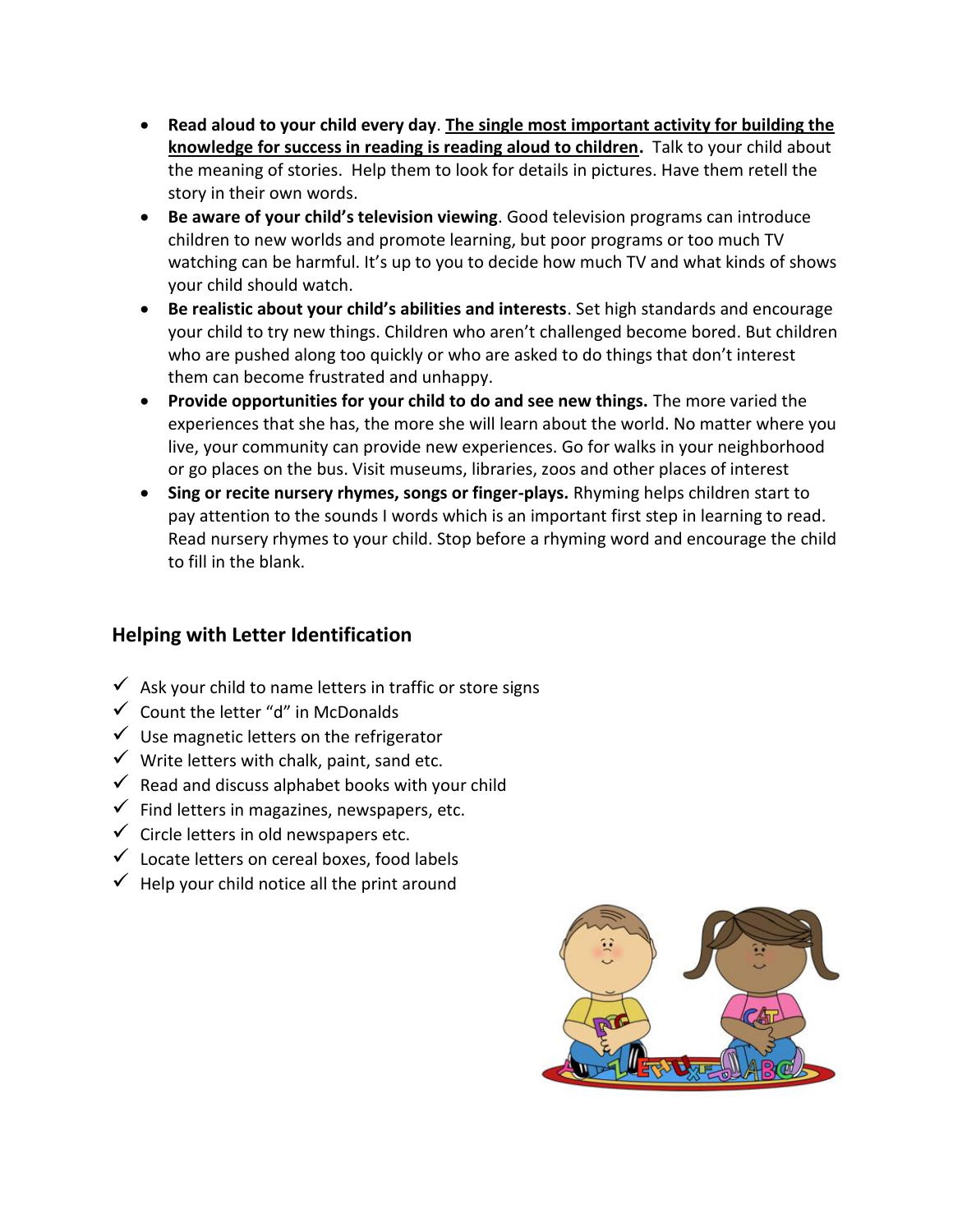# **Getting Ready for Math**

Hands on activities that involve counting, measuring and using number words are a good way to introduce your preschooler to math. As you go about your daily activities, always talk with your child.

- $\checkmark$  Talk about numbers and use number concepts in daily routines. Examples: "Let's divide the dough into two parts." "How many plates  $\bullet$   $\bullet$  do we need on the table?"
- $\checkmark$  Talk about your child's age, her address, her phone number, her height and weight
- $\checkmark$  Talk about hours, days, months years
- $\checkmark$  Talk about younger, older, yesterday, today, tomorrow
- $\checkmark$  Talk about taller, shorter, longer, feet and inches
- $\checkmark$

### **Before Kindergarten Your Child Should…**

- $\checkmark$  Know their name, address, birthdate and phone number
- $\checkmark$  Be able to tie their shoes and get their coat on and off
- $\checkmark$  Be able to use the bathroom and wash their hands
- $\checkmark$  Have experiences cooperating with other children; wait their turn, work with other, share supplies etc.
- $\checkmark$  Use language appropriately and extensively
- $\checkmark$  Have a healthy feeling of self-worth and positive feeling of self and of others
- $\checkmark$  Have good health and nutrition habits
- $\checkmark$  Be a good listener. Be able to follow 2 step directions
- Know the letters of the alphabet. Know that sounds and letters correspond. Begin writing letters
- $\checkmark$  Be able to count orally to 20
- $\checkmark$  Recognize and know basic colors and shapes
- $\checkmark$  Be able to coordinate large muscles for hopping, skipping, and running
- $\checkmark$  Use small muscle coordination for writing, drawing and cutting